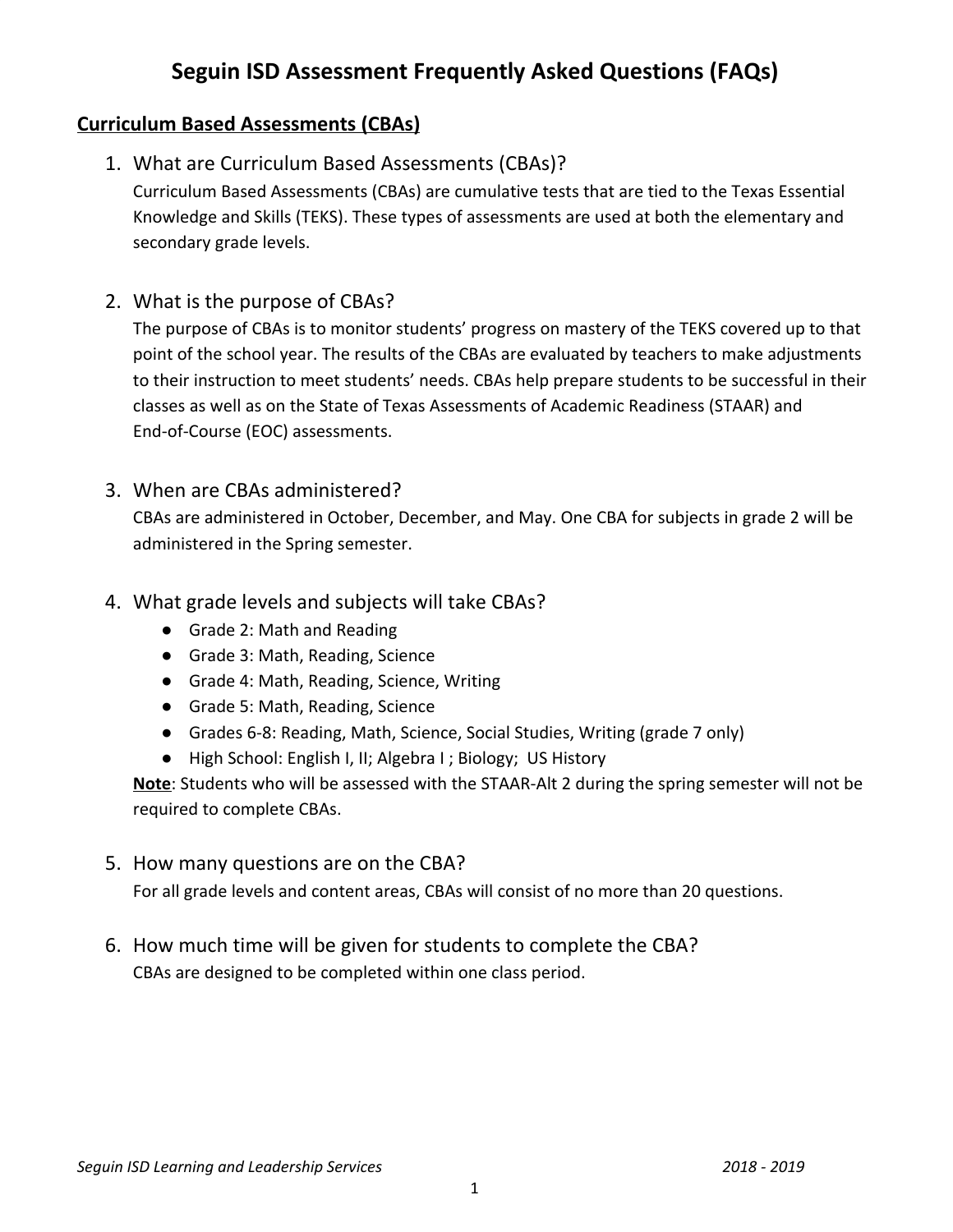### **Benchmark Assessments**

1. What are Benchmark Assessments?

Benchmark assessments are tests that are tied to the Texas Essential Knowledge and Skills (TEKS) and are ONLY given in grade levels/subject areas that have an associated State of Texas Assessments of Academic Readiness (STAAR) or End-of-Course (EOC) assessment. These types of assessments are used at both the elementary and secondary grade levels.

## 2. What is the purpose of Benchmark Assessments?

The purpose of Benchmarks is to determine if students are on track to perform well on future standardized assessments, such as the State of Texas Assessments of Academic Readiness (STAAR). Released STAAR tests are often used, meaning that students will be assessed over TEKS that have been taught AND not taught.

3. When are Benchmark Assessments administered?

Each STAAR or EOC-tested subject will administer one Benchmark Assessment during the school year. For the following subjects, the Benchmark Assessment will be in the fall semester: Grade 4 and 7 Writing, Grade 5 and 8 Reading, Grade 5 and 8 Math. Benchmark Assessments for all other secondary and elementary STAAR or EOC-tested subjects will be given in the spring semester.

- 4. What grade levels and subjects will take Benchmark Assessments? Only STAAR or EOC-tested subjects will take a Benchmark Assessment. Below is a complete list of grade levels and subject areas:
	- Grade 3: Math and Reading
	- Grade 4: Math, Reading, Writing
	- Grade 5: Math, Reading, Science
	- Grade 6: Math and Reading
	- Grade 7: Math, Reading, Writing
	- Grade 8: Math, Reading, Science, Social Studies
	- High School: English I, English II, Algebra I, Biology, US History

**Note**: Students who will be assessed with the STAAR-Alt 2 during the Spring semester will not be required to complete Benchmark Assessments. All other Special Education students will be required to complete Benchmark Assessments, unless otherwise specified in an ARD meeting.

5. How many questions are on the Benchmark Assessments?

Released STAAR or EOC tests are typically used for benchmark assessments and the number of questions will vary by grade level and content area.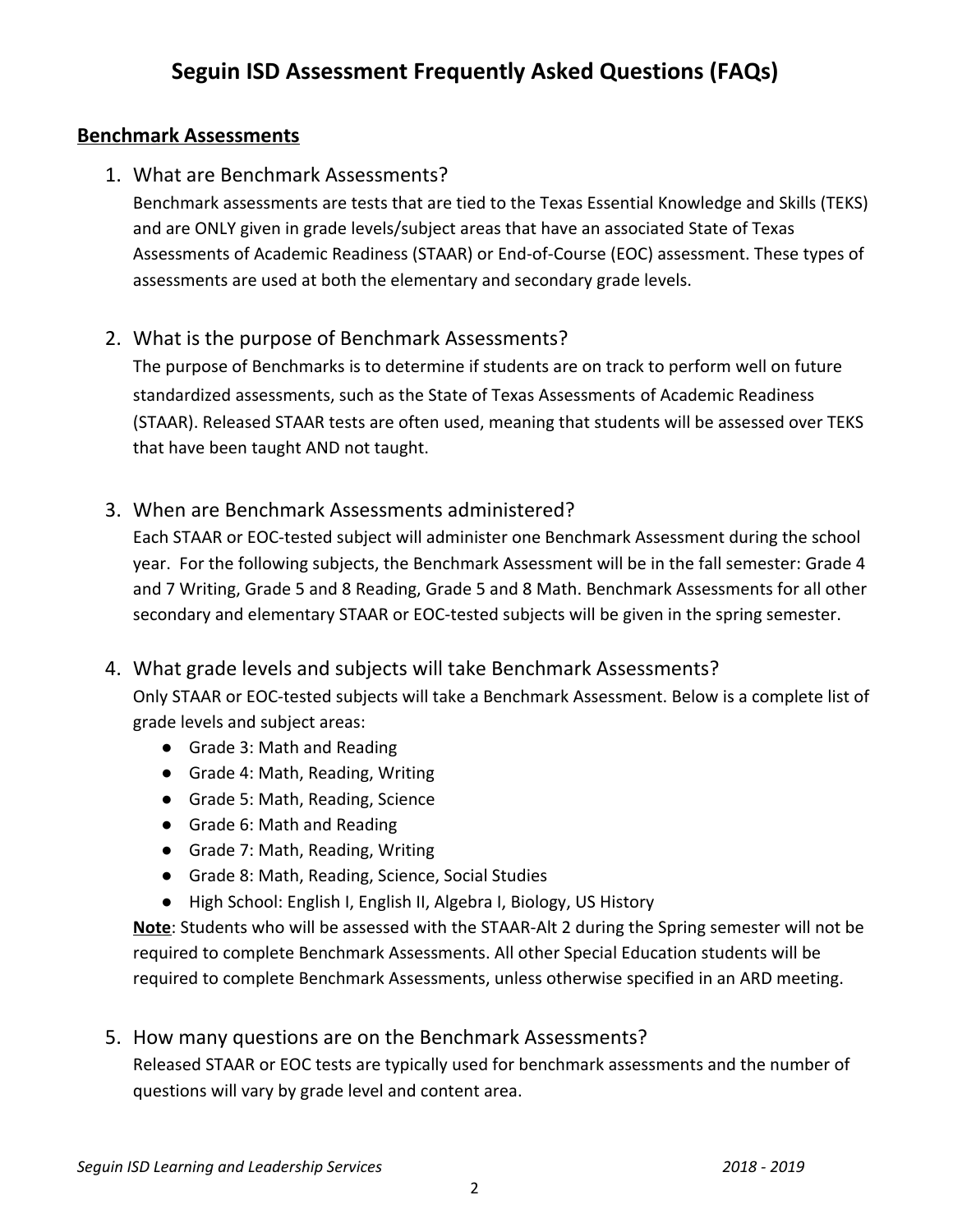# **Seguin ISD Assessment Frequently Asked Questions (FAQs)**

6. How much time will be given for students to complete the Benchmark Assessment? Benchmark assessments are usually given in a simulated standardized testing environment. The length of time given will be the same required by state regulations for STAAR or EOC exams.

### 7. Will an online version of the Benchmark Assessment be available?

In the 2018-2019 school year, Seguin ISD will utilize the STAAR Interim Assessments provided by the Texas Education Agency (TEA) as an online benchmark assessment. These assessments are only available in the following grade levels and subject areas:

- Grade 3: Math and Reading
- Grade 4: Math and Reading
- Grade 5: Math and Reading
- Grade 6: Math and Reading
- Grade 7: Math and Reading
- Grade 8: Math and Reading
- High School: English I, English II, Algebra I

Campus administrators will determine if a paper or online version of the benchmark assessment will be administered. For more information, visit the TEA Interim Assessment [website.](https://tea.texas.gov/student.assessment/IA/)

#### **Additional Information**

- 1. Will students be allowed to use designated supports (formerly known as accommodations) on district assessments? Students who routinely and effectively use allowable designated supports during classroom instruction will be allowed to use them during both CBAs and Benchmark Assessments.
- 2. Where can I find a schedule of district assessments? The 2018-2019 Seguin ISD State and Local Assessment Calendar is located on the LLS Department website. This schedule contains dates for both district developed and state assessments, such as STAAR and the SAT.
- 3. What other types of district assessments will my child be required to take? Students in Prekindergarten, elementary and middle schools may also be required to complete universal screening assessments in Reading and Math to help campuses better address students learning in these areas.